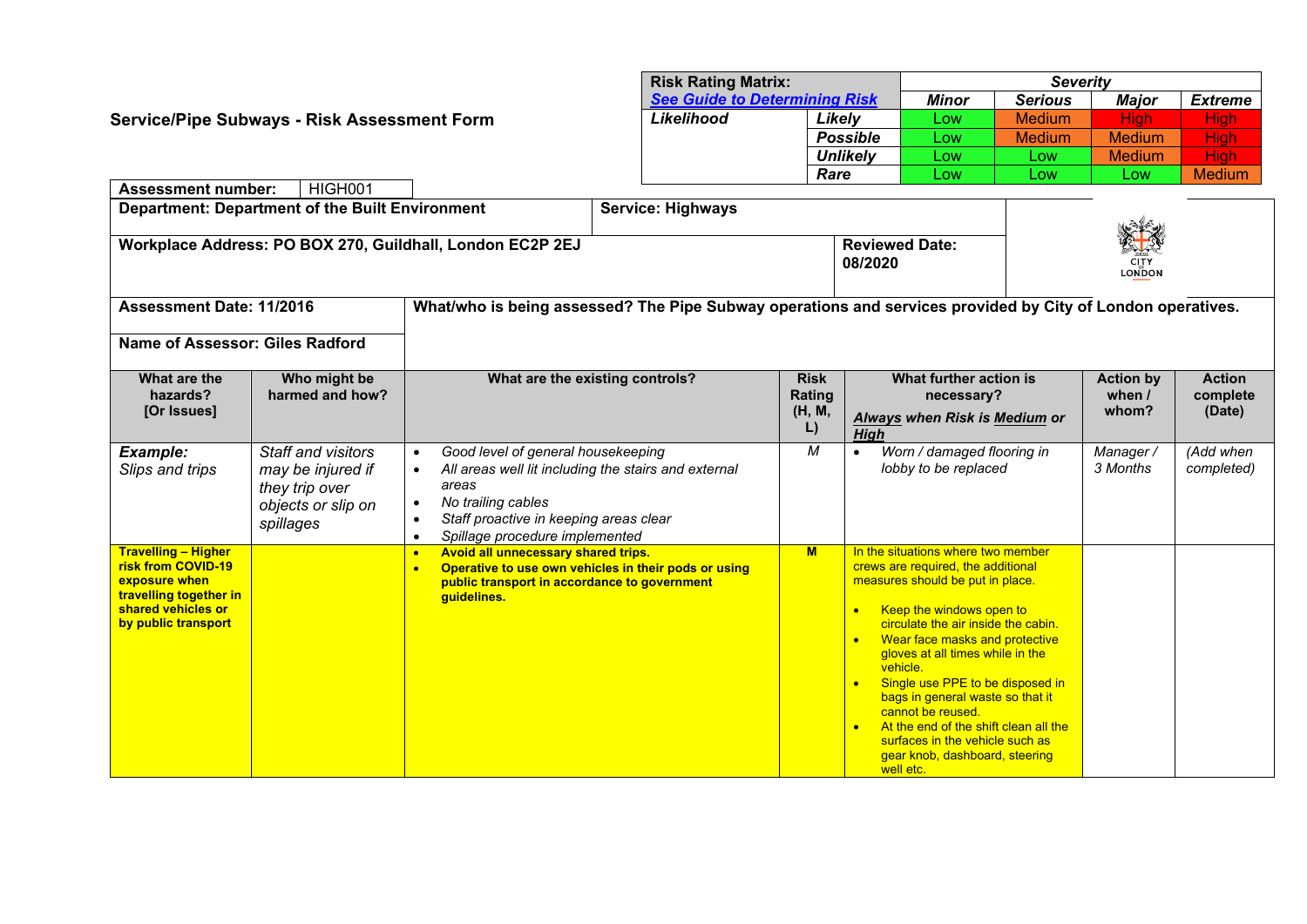| <b>Unauthorised Access/</b><br><b>Accidental Access</b> | <b>Contractors, Operatives</b><br>and the public | All openings are controlled through a central booking<br>$\bullet$<br>system. A subway must not be entered if permission to<br>do so has been refused.<br>No booking will be granted to parties who are not on<br>the database. If the contractor is not on the database<br>they must seek approval from CoL regarding their<br>works. Once confirmed, the contractors will be added<br>to the system before agreeing access.<br>City of London officers hold the key therefore has<br>$\bullet$<br>control over the opening of the MI5 approved security<br>covers.<br>All contractors will be identified and briefed before<br>$\bullet$<br>entering the tunnel in line with the code of Practice<br>and the requirements stated on the booking form.<br>Access to the subway must meet the requirements set<br>$\bullet$<br>out in the Code of practice for access and safe<br>working in local authority service subways.<br>All signing and guarding must be compliant with Safety<br>at Street Works and Road Works - A Code of<br>Practice, as an absolute minimum. | M | Covid 19<br>Access to the subway to be in<br>accordance with government<br>guidelines.<br>A 2m distance to be maintained<br>whilst in the pipe subway.<br>In the situation where a 2m<br>$\bullet$<br>distance cannot be maintained<br>then operative to work back to<br>back or side to side and avoid<br>working face to face.<br>All operative to work in their<br>$\bullet$<br>established work pods.<br>Masks to be worn at all times<br>$\bullet$<br>whilst working/navigating in the<br>subway.<br>One utility company in the subway<br>$\bullet$<br>at a time.<br>If there is a need for more than<br>$\bullet$<br>one utility company in the subway,<br>then a suitable distance to be<br>adopted (minimum 2m) | Giles<br>Radford /<br><b>Martin Till</b><br>6 months |  |
|---------------------------------------------------------|--------------------------------------------------|----------------------------------------------------------------------------------------------------------------------------------------------------------------------------------------------------------------------------------------------------------------------------------------------------------------------------------------------------------------------------------------------------------------------------------------------------------------------------------------------------------------------------------------------------------------------------------------------------------------------------------------------------------------------------------------------------------------------------------------------------------------------------------------------------------------------------------------------------------------------------------------------------------------------------------------------------------------------------------------------------------------------------------------------------------------------------|---|-------------------------------------------------------------------------------------------------------------------------------------------------------------------------------------------------------------------------------------------------------------------------------------------------------------------------------------------------------------------------------------------------------------------------------------------------------------------------------------------------------------------------------------------------------------------------------------------------------------------------------------------------------------------------------------------------------------------------|------------------------------------------------------|--|
| Lack of appropriate<br>equipment/PPE                    | CoL Operatives and<br>Contractors                | All PPE and other equipment required for a SSOW<br>shall be suitable and sufficient for the tasks identified.<br>The following PPE and equipment shall be provided,<br>as stated in the approved code of practice, as an<br>absolute minimum:<br>Copy of the approved code of practice<br>$\bullet$<br>Calibrated gas detectors per work group and, at the<br>point of access and egress, to EN 14594 (minimum<br>three-way detector).<br>Suitable and sufficient torch to meet the environment<br>and conditions.<br>Standard first aid lit to Health and Safety First Aid regs<br>$\bullet$<br>1981.<br>Escape breathing apparatus to EN 402 & EN 1146.<br>$\bullet$<br>Hard Hat to EN 397 and gloves EN 388:1994<br>Approved winching system to EN795 one at each<br>$\bullet$<br>opening.<br>Full body harness to BSEN358, EN358 and EN 1497.<br>2 gas detectors as above as a minimum at each exit<br>$\bullet$<br>plus one at site works.<br>All equipment to be calibrated to manufacturers'<br>requirements and specification, whilst being regularly<br>tested.   | L | The approved code of practice, the<br>booking system and the onsite brief<br>make all the information absolutely<br>clear to anyone entering the subway.                                                                                                                                                                                                                                                                                                                                                                                                                                                                                                                                                                | $\epsilon$                                           |  |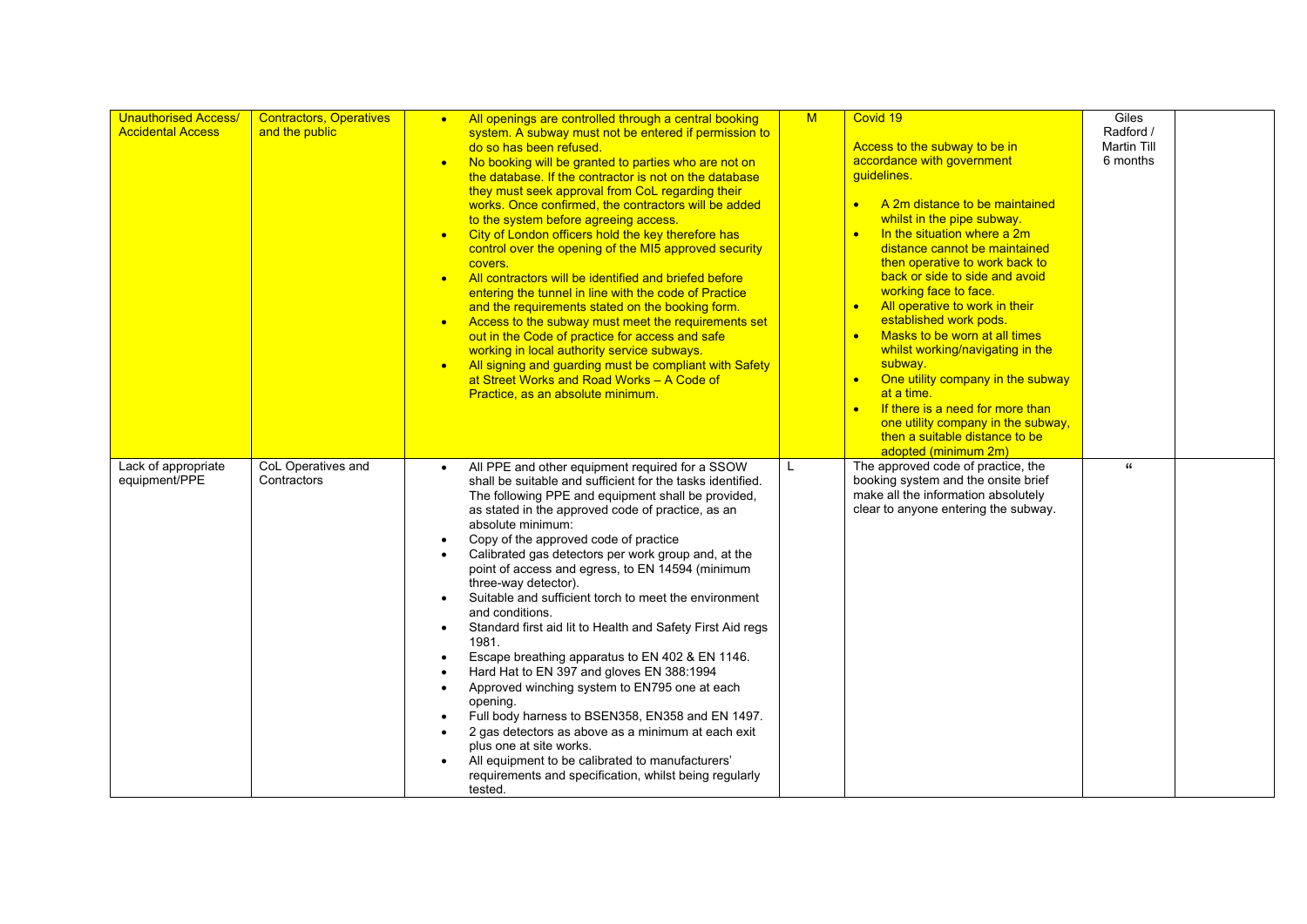|                                                                                                  |                                   | Where the contractor/company has a policy of self-<br>rescue then the following then the following will then<br>be provided with staff competent and holding valid<br>certification: Minimum 2 no. sets of 30 minutes rescue<br>compressed air breathing apparatus (C>A>B>A) to EN<br>14594. And a oxygen resuscitator to BS 6850.                                                                                                                                                                                                                                                                                                                                                                                                                                                                                                                  |                      |  |
|--------------------------------------------------------------------------------------------------|-----------------------------------|-----------------------------------------------------------------------------------------------------------------------------------------------------------------------------------------------------------------------------------------------------------------------------------------------------------------------------------------------------------------------------------------------------------------------------------------------------------------------------------------------------------------------------------------------------------------------------------------------------------------------------------------------------------------------------------------------------------------------------------------------------------------------------------------------------------------------------------------------------|----------------------|--|
| Serious<br>musculoskeletal Injury<br>through Manual<br>Handling                                  | CoL Operatives and<br>Contractors | M<br>Inform all contractors of the difficulties<br>Anyone entering the pipe subway who will be<br>$\bullet$<br>with working in the pipe subway and<br>transporting or supporting of a load by hand or bodily<br>advise that they try to minimise manual<br>force must comply with the Manual Handling<br>handling risks by using mechanical<br>Operations regulations 1992.<br>assistance, reduce the weight being<br>All contractors and CoL operatives are briefed on the<br>$\bullet$<br>carried or undertaken more journeys,<br>difficulties in manoeuvring items in and out of the<br>reduce carrying distance and safely flag<br>subway. Contractors will be advised to minimise the<br>any item that may be deemed as heavy.<br>need for manual handling.<br>We would like contractors to think TILE<br>when working within the Pipe Subway. | $\pmb{\mathfrak{c}}$ |  |
| Injury or death<br>through Restricted<br>Access<br>(Confined Access)                             | Contractors and CoL<br>operatives | The pipe subway is deemed a confined space<br>therefore all works must be carried out in accordance<br>with the Confined Spaces Regulations 1997.<br>All works with the service subway must abide by the<br>$\bullet$<br>requirements set out in the approved code of practice<br>for access and safe working in local authority service<br>subways,                                                                                                                                                                                                                                                                                                                                                                                                                                                                                                | $\mathbf{f}$         |  |
| Electrocution or<br>isolation through<br>lighting or power<br>failure                            | Contractors and CoL<br>operatives | Most subways are now lit and have emergency lighting<br>$\bullet$<br>as a backup. However, all operatives entering the pipe<br>subway should have a fully functional torch available.<br>Under no circumstances shall nay unauthorised<br>$\bullet$<br>person interfere with the electric lighting and power<br>installations.<br>All works needing lighting and power must comply with<br>the approved code of practice for access and safe<br>working in local authority service subways,                                                                                                                                                                                                                                                                                                                                                         |                      |  |
| Death or injury<br>through presence of<br>poisonous gas or<br>alternatively low<br>oxygen levels | Contractors and CoL<br>operatives | An atmosphere check will be undertaken by CoL<br>L<br>operatives prior to entry at the entrance and exit<br>points.<br>CoL Operatives and contractors must have air test<br>monitors actively working at all times, when in the pipe<br>subway.<br>Air Test devices must be continuously monitored when<br>$\bullet$<br>in the pipe subway by all monitoring flammable gases,<br>hydrogen Sulphide and Carbon Monoxide.<br>The pipe subway is classified as NO SMOKING at any<br>$\bullet$<br>time.<br>All operations must comply with the approved code of<br>practice for access and safe working in local authority<br>service subways,                                                                                                                                                                                                          | $\mathbf{f}$         |  |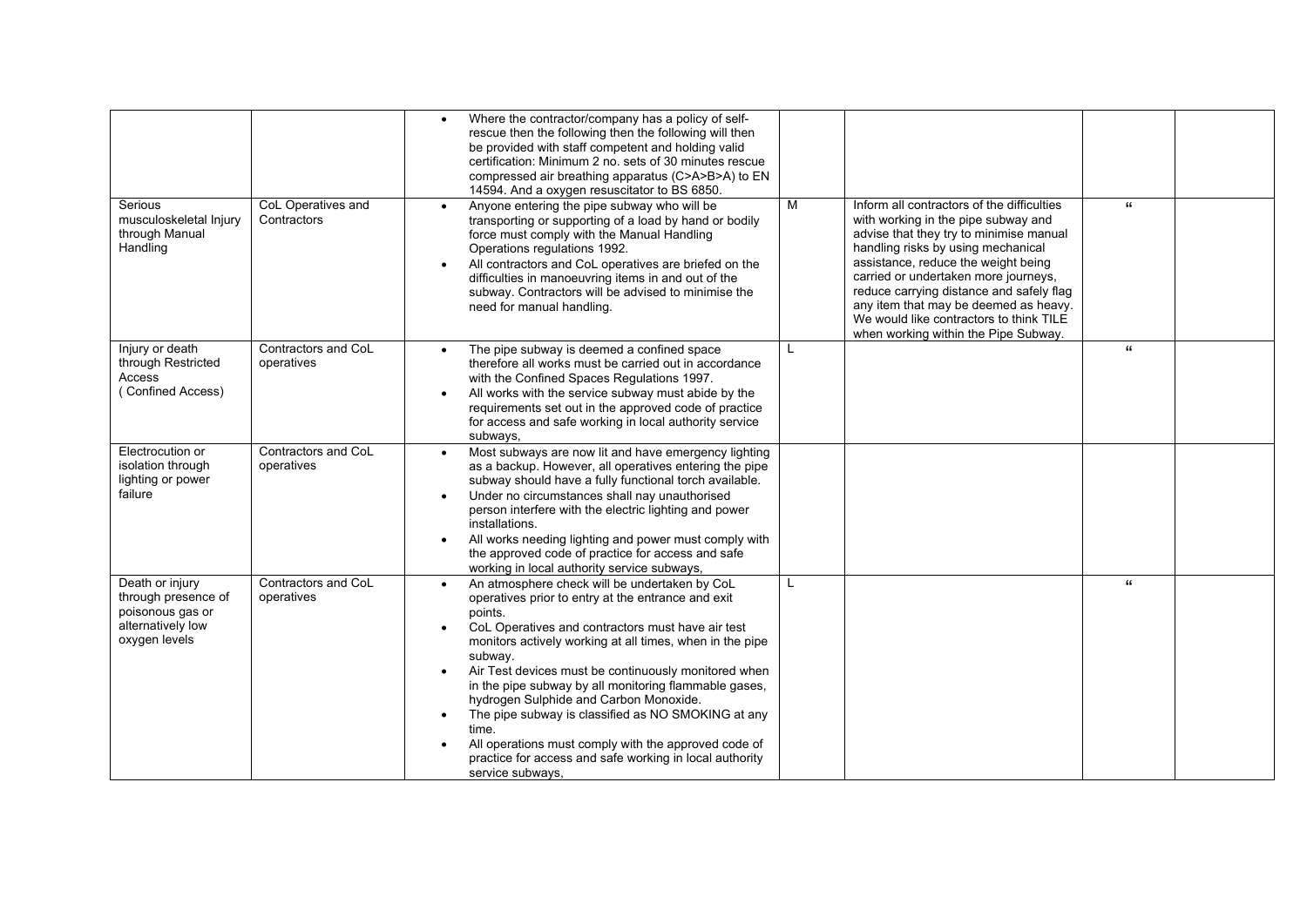| Serious injury through<br>the use Naked Flame<br>Devices (Hot Works)                   | Contractors and CoL<br>operatives | All operations that require naked flame devices must<br>$\bullet$<br>comply with that stated in the approved code of<br>practice for access and safe working in local authority<br>service subways,<br>All operations must comply with the approved code of<br>practice for access and safe working in local authority<br>service subways,                                                                                                                                                                                                                    | L            |                                                                                                                                                      | $\mathbf{u}$         |  |
|----------------------------------------------------------------------------------------|-----------------------------------|---------------------------------------------------------------------------------------------------------------------------------------------------------------------------------------------------------------------------------------------------------------------------------------------------------------------------------------------------------------------------------------------------------------------------------------------------------------------------------------------------------------------------------------------------------------|--------------|------------------------------------------------------------------------------------------------------------------------------------------------------|----------------------|--|
| Serious Injury through<br>the use of toxic<br>Solvents and<br><b>Materials</b>         | Contractors and CoL<br>operatives | The contractor must inform the Local Authority when<br>$\bullet$<br>making the initial application that they intend to use a<br>toxic solvent or material.<br>Any contractor using toxic materials must comply with<br>$\bullet$<br>COSHH 2002 regulations<br>Any use of toxic or dangerous material must be<br>removed by the operatives as stated in the approved<br>code of practice for access and safe working in local<br>authority service subways,                                                                                                    | L            |                                                                                                                                                      | $\mathbf{G}$         |  |
| Lack of<br>Fire/Emergency<br>procedure                                                 | Contractors and CoL<br>operatives | The emergency procedure for the service subways is<br>stated in the approved code of practice for access and<br>safe working in local authority service subways.                                                                                                                                                                                                                                                                                                                                                                                              |              |                                                                                                                                                      | $\mathbf{G}$         |  |
| Lack of procedure for<br>Accident or Illness of<br>persons with the<br>service subway. | Contractors and CoL<br>operatives | The approved code of practice for access and safe<br>working in local authority service subways sets out the<br>procedure should anyone collapse or before<br>unconscious with in the service subway. The escape<br>rescue plan also states the procedure for self rescue,<br>Non-entry rescue and entry rescue.                                                                                                                                                                                                                                              | $\mathsf{L}$ |                                                                                                                                                      | $\pmb{\mathfrak{c}}$ |  |
| Exposure to<br>Leptospirosis or<br>Weill's Disease                                     | Contractors and CoL<br>operatives | All CoL operatives and contractors must have<br>attended awareness training, which forms part of the<br>confined space accreditation course.<br>PPE and standard Hygiene should avoid any potential<br>problems.<br>Rat baiting is also implemented on an adhoc basis, to<br>try and manage the rodent situation. COSHH<br>assessments by the users must be undertaken in<br>order to manage this risk.<br>The approved code of practice for access and safe<br>working in local authority service subways also<br>provides advice in relation to this issue. | L            |                                                                                                                                                      | $\mathbf{G}$         |  |
| Slips, trips and falls                                                                 | Contractors and CoL<br>operatives | All operatives must abide by the approved code of<br>$\bullet$<br>practice for access and safe working in local authority<br>service subways.<br>Every effort should be made to remove slips, trip and<br>falls as far as is reasonably practicable.                                                                                                                                                                                                                                                                                                          | $\mathsf{L}$ |                                                                                                                                                      |                      |  |
| <b>Exposure to Asbestos</b>                                                            | Contractors and CoL<br>operatives | The approved code of practice for access and safe<br>$\bullet$<br>working in local authority service subways clearly<br>stated the standards for monitoring asbestos, whilst<br>also highlighting what do to should any asbestos be                                                                                                                                                                                                                                                                                                                           | M            | All contractors are informed to provide<br>the local authority with details should<br>they disturb any pipes/cables containing<br>asbestos material. | $\mathbf{G}$         |  |